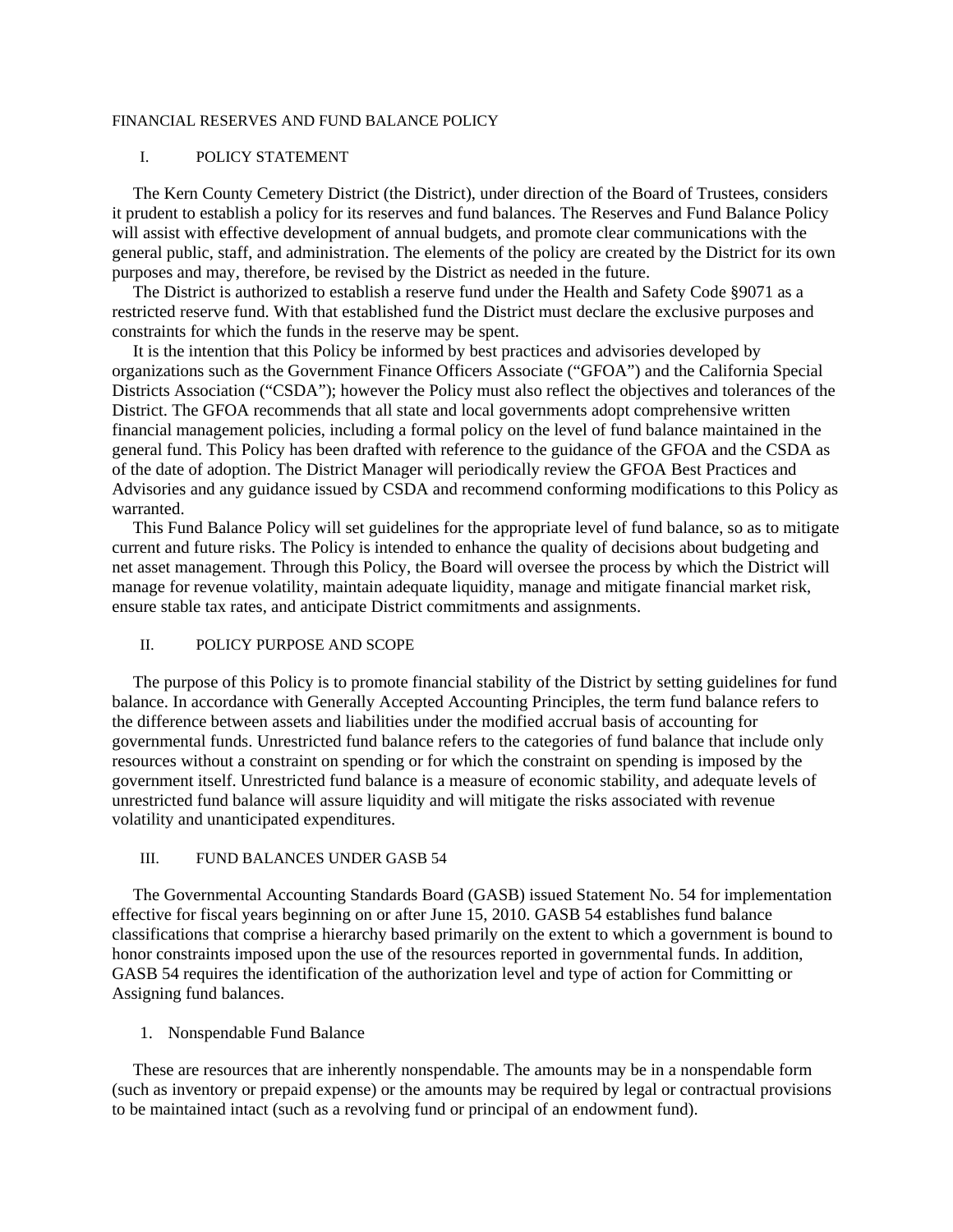### 2. Restricted Fund Balance

Resources that are subject to externally enforceable legal restrictions; these restrictions are either externally imposed by creditors, grantors, contributors, or laws and regulations of other governments or imposed by law through constitutional provisions or enabling legislation. Examples of restrict fund balance for the District include the income from the endowment principal fund, grants, and funds restricted for debt service.

# 3. Unrestricted Fund Balance

# 1. Committed fund balance:

These are resources that are constrained to specific purposes by a formal action of the highest level of decision-making authority. Action to commit funds must occur within the fiscal reporting period while the amount committed may be determined subsequently. Examples include contracts already executed but not yet spent, specific agreements that have not yet been executed, and minimum fund balance reserves

*Authority to Commit* – The highest level of decision-making authority for the District is the Board of Trustees and the commitment must be made by a formal action (defined as either resolutions or minute actions approved by the Board of Trustees at a noticed public meeting). The constraint remains binding unless removed in the same formal manner by the Board.

# 2. Assigned fund balance:

These resources are intended for a specific purpose as evidenced by the District's adopted budget and/or long-term financial plan, or to eliminate a projected deficit in the subsequent year's budget. Assignments may be made after the end of the fiscal year but prior to financial statement issuance.

*Authority to Commit* – Upon action by the Board of Trustees, the General Manager shall assign amounts to be used for specific purposes. Such assignments cannot exceed the available (spendable, unrestricted, uncommitted) fund balance in any particular fund.

# 3. Unassigned fund balance:

These consist of any residual net resources, in excess of the amounts in the foregoing categories. These amounts are available for any purpose, and are reported only in the general fund.

4. Rainy Day or Contingency Funds

GASB Statement No. 54 further classifies rainy day funds or contingency funds as "stabilization arrangements" and places specific restrictions on what qualifies for such designation. The formal action of a governing body that imposes the parameters for these arrangements must identify and describe the specific circumstances under which a need for funding would arise. Those circumstances should be such that they would not be expected to occur routinely. The intended purpose must be sufficiently detailed and reported as either restricted or committed, depending on the source of the constraint.

# IV. DISTRICT FUND SUMMARY

The following describes the District's major governmental funds:

General Fund – Use to account for all financial resources except those required to be accounted for in other funds. By definition, unassigned fund balance is reported only in the General Fund. There are two general funds used by the District. One is the fund at the County of Kern that includes all property tax receipts that are then available by the District to use. The second is the fund at a bank of choice that is used to pay the accrued expenditures that the District incurs.